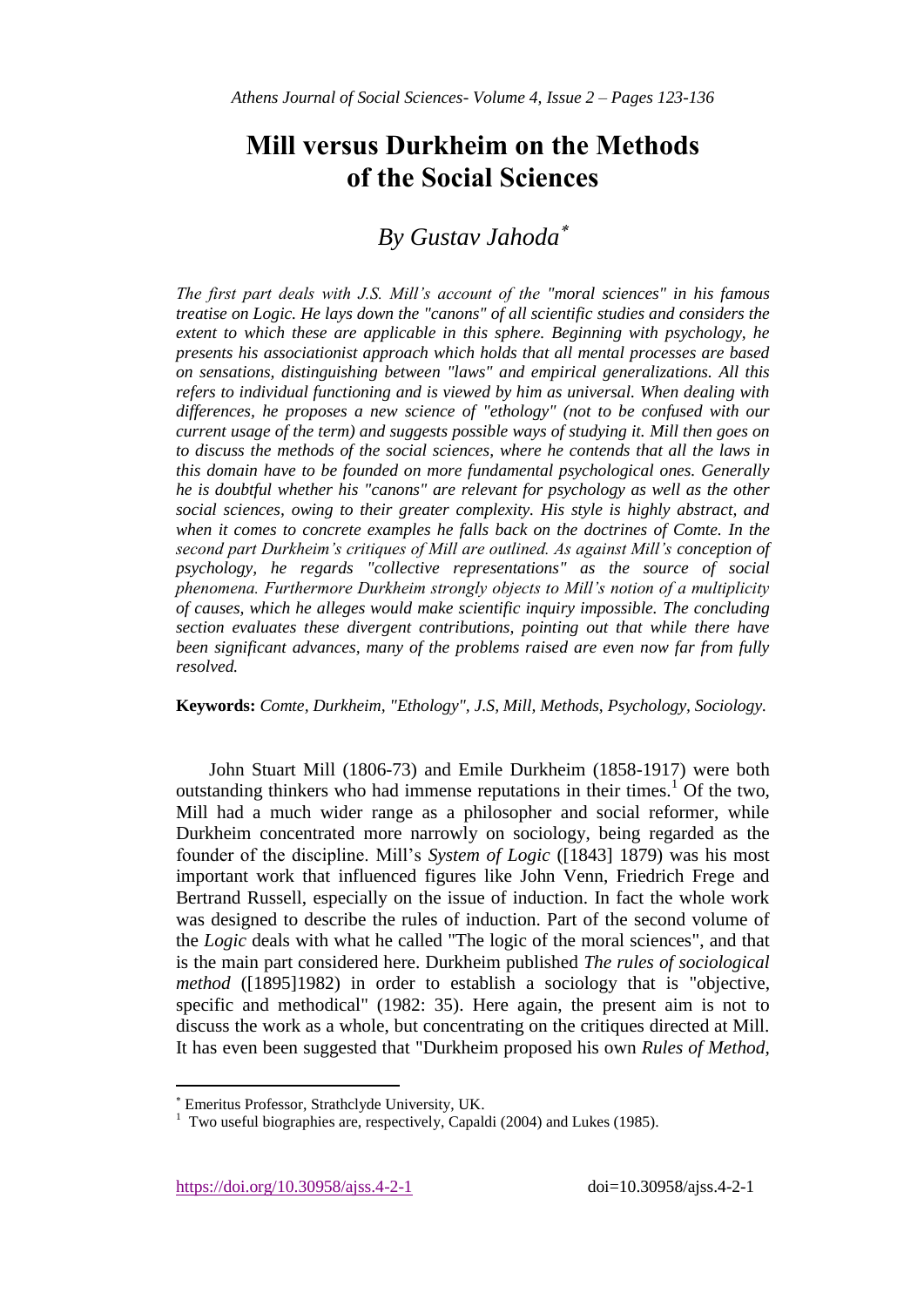with a critique of Mill in mind." (Fletcher 1973: 32) He added "There is therefore an interesting argument here", and the point of this paper is to pursue this argument, beginning with an account of Mill's position.

At the end of the preface to the first edition of the *Logic* (1879: viii) Mill writes that given the great changes in European societies it is important to know

Whether moral and social phenomena are really exceptions to the general certainty and uniformity of the course of nature; and how far the methods, by which so many laws of the physical world have been numbered among truths irrevocably acquired and universally assented to, can be made instrumental in the formation of a similar body of received doctrine in moral and political science.<sup>1</sup>

The first two books of the first volume of the *Logic* deal with formal logic, and the third book is on the logic of scientific methods. Nearly all the latter concerns the natural sciences, but in his treatment of the social sciences in the second volume Mill refers back frequently to the "methods of experimental Inquiry" and considers whether they are applicable to the "moral" sciences. Hence the main ones are listed below as he described them. Further details of them will be discussed in relevant places.

1.The method of agreement. If two or more instances of the phenomenon . . . have only one circumstance in common, then the circumstance in which alone all the circumstances agree, is the cause (or effect) of the given phenomenon. (vol. I: 451).

2.The method of difference*.* If an instance in which the phenomenon . . . occurs, and an instance in which it does not occur, have every circumstance in common save one, that one occurring only in the former; the circumstance in which alone the two instances differ, is the effect, or the cause, or an indispensable part of the cause, of the phenomenon. (vol. I: 452)

2a. There is also the joint method of agreement and difference, combining 1. and 2.

3. The method of concomitant variations.Whatever phenomenon varies in any manner when another phenomenon varies in some particular manner,

1

<sup>1</sup> Much the same issue had previously been discussed by Marie Jean, Marquis de Condorcet (1743-94). He had proposed that the collective progress of the human mind

<sup>&</sup>quot;is subject to the same general laws that are observed in the in the individual development of our faculties.'(Condorcet 1794] 1966, p. 76). In his view the 'moral Sciences' are no less certain than the physical one, but society is more ready to accept the latter because it is unaffected by the preconceptions and biases which affect judgements of the moral sciences. Condorcet also advocated the establishment of a 'social mathematics".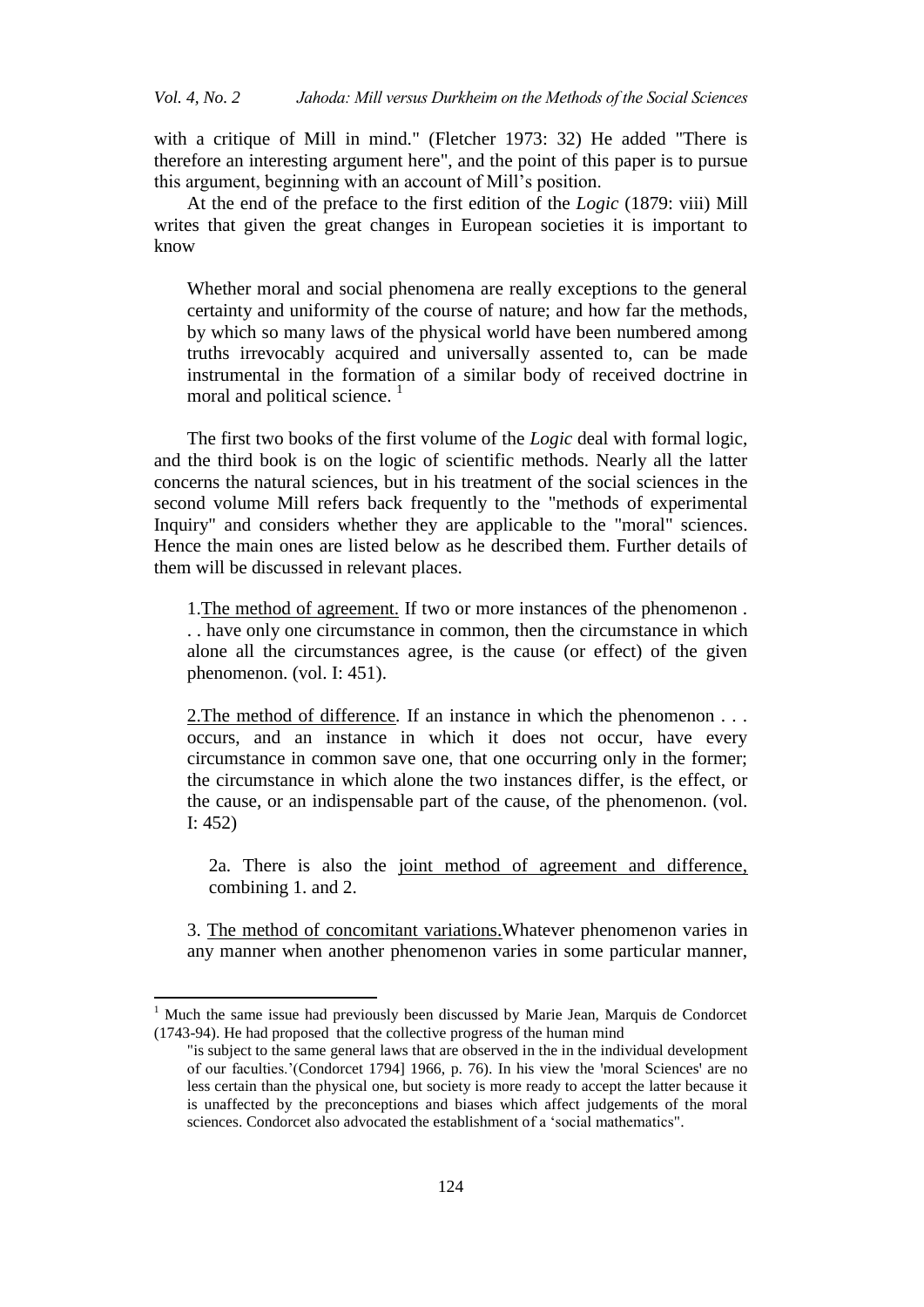is either a cause or an effect of that phenomenon, or is connected with it through some fact of causation." (vol.I: 464)

### *Is there a Science of Psychology?*

The overall title of Book V was "The logic of the moral sciences" and the question was raised, and answered in the affirmative, whether there are sciences which are not exact sciences. Section III deals with "laws of the mind", where the question above is asked and answered positively. For Mill that was a rhetorical question, but he notes that others, notably Auguste Comte (1798-1857) denied that there could be one. For Comte all mental phenomena were in the realm of physiology, and he regarded psychology as akin to astrology.

As against this, Mill maintains that "it remains incontestable that there exist uniformities of succession among states of mind, and that these can be ascertained by observation and experiment (II: 438). Yet in the pages that follow not a single experiment (in the modern sense) is cited, and it is unclear what exactly he meant by "experiment" in this context. What Mill calls "laws of mind" are arrived at by the "laws of association", which have a venerable history and in the modern period can be traced back to Thomas Hobbes (1588- 1679); he had postulated that our ideas come from the senses and are the decaying remains of sensations. Thereafter associationism in some form remained dominant in British psychology until James Ward (1843-1925) largely dethroned it in an article in the 9<sup>th</sup> edition of the *Encyclopaedia Britannica.* Warren (1967) provides a history of these developments.

Mill was a prominent adherent of associationism, following in the footsteps of his father James who had expounded it in his *Analysis of the phenomena of the human mind* ([1829] 1878). So according to J.S. Mill the subject of psychology consists of "the uniformities of successions, the laws . . . according to which one mental state succeeds another." (vol. II. Book VI, ch.3, section 3: 439)

Mill elaborates the consequences of the "laws of association", laws which he compares to chemical ones. When several impressions or ideas come in the mind together, they tend to fuse, as different elements do in chemistry, and are not consciously perceived as combinations of more elementary ones.

While Mill agrees that it is likely there is such a thing as "mental chemistry", whereby is meant that the various parts of our minds, i.e. conceptions, sentiments, emotions and volitions, are created from simple ideas of sensation, he does not think that the case for this has been conclusively made out. He goes on to say that if the question of the origin of moral ideas were at issue, one would have to compare all actions and states of mind and show that they were connected by association, which would be a tall order! Even so, that would only be the Method of Agreement. One would have to go further and use the Method of Difference by demonstrating that this kind of moral stance, when it becomes associated with a previously neutral action or idea, then becomes subject to moral condemnation. There is a footnote (vol.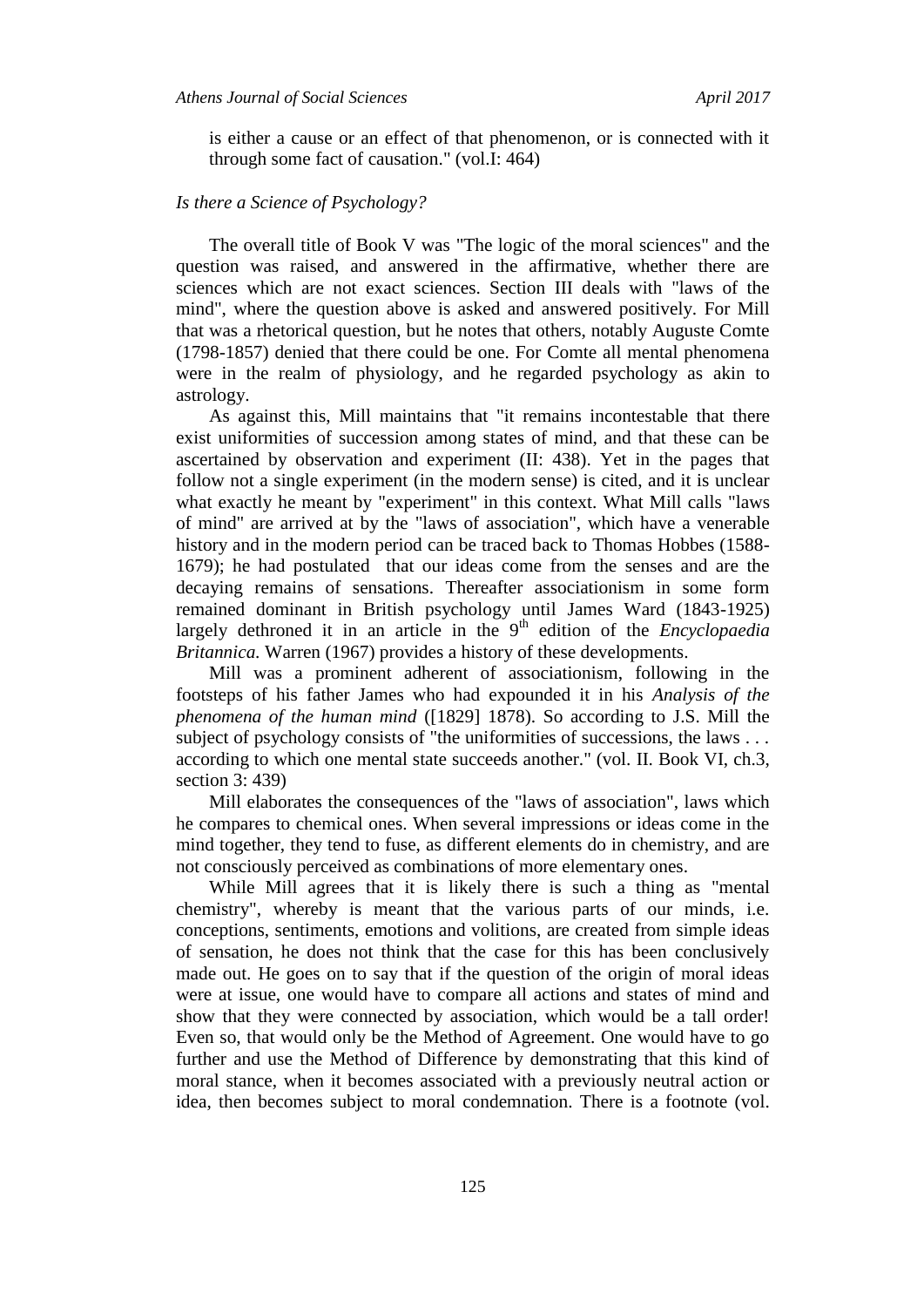II,VI ,3: 443) which provides insight into the wide range of meanings the term "experiment" had for Mill: "In the case of the moral sentiments the place of direct experiment is to a considerable extent supplied by historical experience . . . " Mill claims to have attempted this in relation to the sentiment of justice in his *Utilitarianism;* but having read it, I found that it consists again just of verbal arguments.

The remainder of this section deals with a number of questions which in his time remained open.<sup>1</sup> These include: the laws according to which one belief leads to another; as regards Desire, it is what objects we wish for "naturally", and how we come to want something to which we had previously either been indifferent or had even disliked. Then he states that all of what we would call the "higher mental processes"', once they have become habitual, are elicited in the same way as our simple ideas.

Then the problem arises as to the extent to which the shift from one state of mind to another is influenced by any identifiable state of the body. He points out that, as a result of varying mental histories and unlike organic dispositions, individuals will have different ideas, desires, etc.

Towards the end of the section Mill cites an exemplary passage that begins by declaring that sensations are the basis of all knowledge. Previously he had written that the immediate antecedent of a sensation is a state of the body, but the sensation itself is a state of mind. Hence it is not surprising that he ends this part of the discussion by suggesting that advances in the physiology of the brain and nervous system are likely to throw a fresh light on this whole problem area. He also notes that phrenology is not the answer.

Mill regards this part of his analysis to be applicable universally, to all humans. Thereafter he elaborates a new approach to human differences, which he calls "ethology", the science of the formation of character. (It will be obvious that this term was not concerned with animal behaviour, as it is used today.)

#### *Mill's Ethology*

 $\overline{a}$ 

At the outset Mill distinguishes between general and empirical laws. The latter correspond to "empirical generalizations" which hold true only within particular limits. He illustrates this with reference to the view that the old tend to cautious and the young impetuous. He treats that as an empirical law, whose explanation is that the former have had many negative experiences, which the latter lack. This shows that the general laws of the human mind are not sufficient to account for particular cases, which are too complex to be inferred from the general laws. Our mentalities and dispositions are conditioned by the numerous things that happened us, such as our education and particular circumstances. In this matter we can arrive only at approximate generalizations, which are the stuff of common wisdom and common life. Maxims of this kind, when derived from Englishmen cannot be applied directly to the French, whose

 $<sup>1</sup>$  A good account of J.S. Mill's general position is to be found in Miller (2010), especially in</sup> chapter 2. As regards the utilitarianism espoused by Mill, cf. Sen and Williams (1982).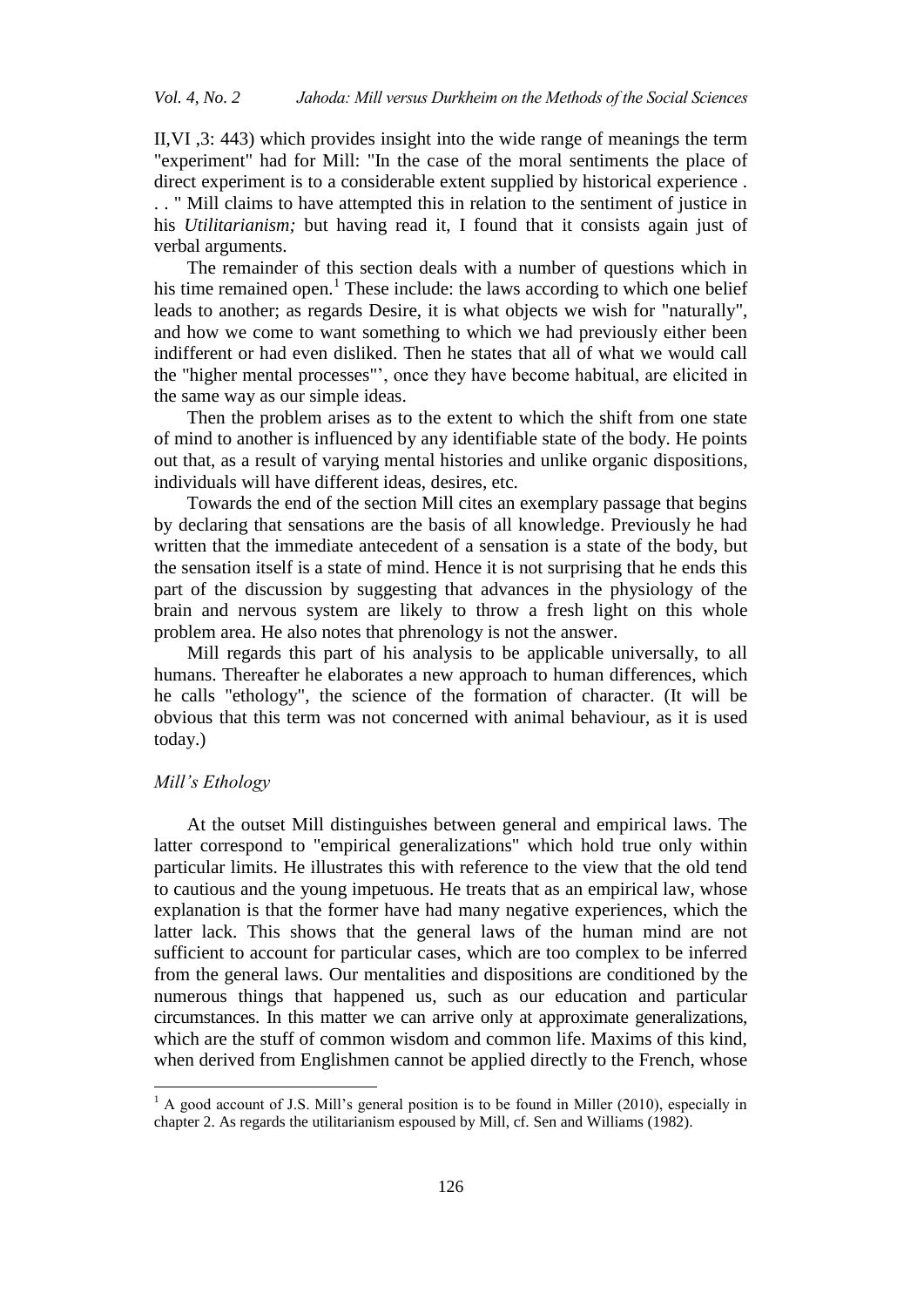lives are different. This, it may be noted, is the *raison d'être* of present-day cross-cultural psychology. What, then, is to be done?

Mill had an inkling of a suitable procedure:

. . . in a given number of Frenchmen, taken indiscriminately [read "randomly"], there will be found more persons of a particular mental tendency . . . than among an equal number of Italians or English, similarly taken; or thus: of a hundred Frenchmen, fairly selected, and arranged according to the degree to in which they possess a particular mental characteristic, each number, 1,2,3, etc. of the one series will be found to possess more of that characteristic than the corresponding number of the other. (vol.II,VI, v,3: 454/5)

This, it will be noted, is a hypothetical instance of the Method of concomitant variations. Even then, he rightly comments, the result can only be approximate, a matter of ratios and degrees. He also mentions that if the differences were only small, then a larger number would be needed to eliminate chance.

As the above passage indicates, Mill correctly anticipates some major methodological problems. In a footnote (p. 455) he elaborates this further, maintaining that "the character of a nation is shown in its acts as a nation"; at first this sounds absurd, but then he adds that he does not mean the government as such "but public opinion, writings that are generally admired, its laws and institutions", and so on.

On second thoughts, Mill seems to have had doubts about the permanence of national character, since he points out that the French had radically changed, eliminating their aristocracy and establishing new institutions. He extends these remarks to the character of women, supposedly totally different from that of men; he ventures to forecast that in the future these differences might cease to exist or at least be completely changed.

When it came to specifying the manner of studying ethology, he remarks that laws of this nature can only be arrived at by deduction or by experiment, and the latter for him includes observation. In that sense he envisages a procedure adumbrated already by the *Société des Observateurs de l'Homme* in the  $18<sup>th</sup>$  century<sup>1</sup> to observe children brought up in strictly controlled environment, except that Mill went much further when he states that it would be necessary to know and record every sensation or impression received by the young pupil from earliest infancy to maturity. He was of course aware that such an experiment is impossible.

Hence he proposes that the formation of character should be derived altogether *deductively* from the more general laws of the human mind; but Mill does not show how that might be done. The task, as he sees it, is one corresponding to education in its widest sense.

While Psychology is the science of the elementary laws of mind, Ethology will serve for the ulterior science which determines the kind of character

 $\overline{a}$ 

<sup>&</sup>lt;sup>1</sup> For the story of the Société cf. Copans and Jamin (1978).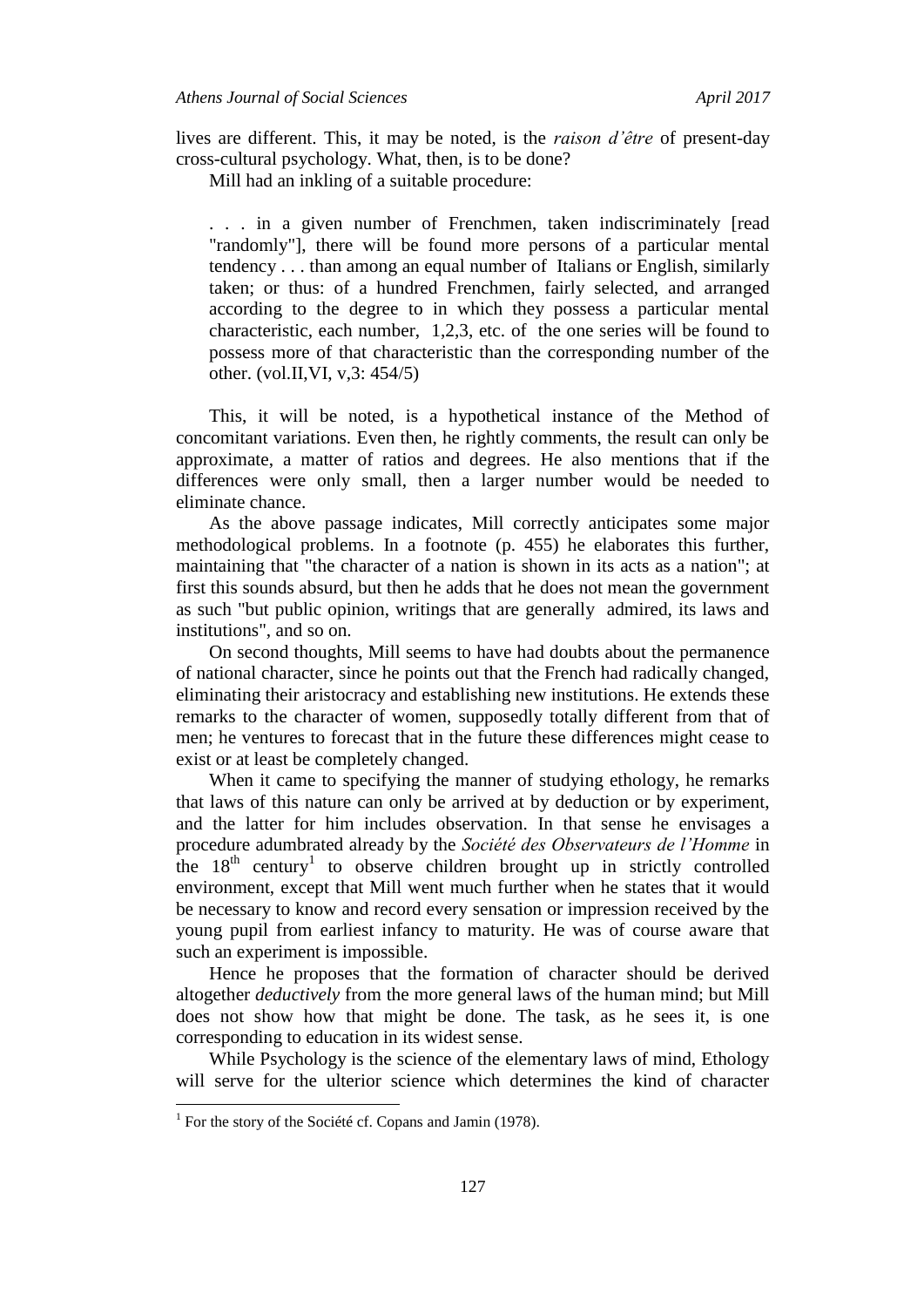produced in conformity with these laws, including the formation of national collective character as well as individual" (vol.II,VI, v, 4: 457).

Subsequently he adds that this "important but most imperfect science" should also be concerned with "the various types of human nature that are to be found in the world" (vol.II, VI, v, 6: 462) Those charged with this task would with this work would have to be prodigies who not merely have a sound understanding of psychological laws, but would also have to be able to explain how a type of character arises from particular circumstances.

Any conclusion reached, he says, must be subject to constant verification by observation as well as historical data. "As in other deductive sciences, verification *a posteriori* must proceed *pari passu* with deduction *a priori"* (vol.II,VI,v,6: 463), which is asking rather a lot !

The chapter on Ethology inspired Alexander Shand (1914) to elaborate an expanded theory of character formation in which the concept of "sentiment" was prominent. That in turn was taken up by McDougall in later editions of his classic text on social psychology (McDougall [1908]1943). The concept of "sentiment" overlaps extensively with that of "attitude", which became central to social psychology in the 1930s.

#### **Social Science**

#### *Preliminary Considerations*

Compared with the formation of individual character, that of collectivities is more complex, since such phenomena are the result of a multiplicity of interacting causes. It is therefore not surprising, notes Mill, that collective phenomena have not hitherto been considered ones capable of being treated scientifically. Yet while the phenomena of collective life might not be determined by known causes, the modes of action of these causes could conceivably still be accounted for by some simple laws. Then follows a crucial statement that underlies all the subsequent discussions:

All phenomena of human nature are generated by the action of outward circumstances upon masses of human beings; and if, therefore, the phenomena of human thought, feeling, and action, are subject to fixed laws, the phenomena of society cannot but conform to fixed laws, the consequence of the preceding. (vol. II, vi, 2: 466).

In other words, social phenomena are not merely analogous to, but have to be based on, individual ones. Yet each case must be regarded separately, since societies differ.

Mill suggests that even if our knowledge in this sphere remains partial and insufficient for prediction, it could still serve to provide general guidance. His aim in the following chapters was to set out first false and then true methods in this sphere.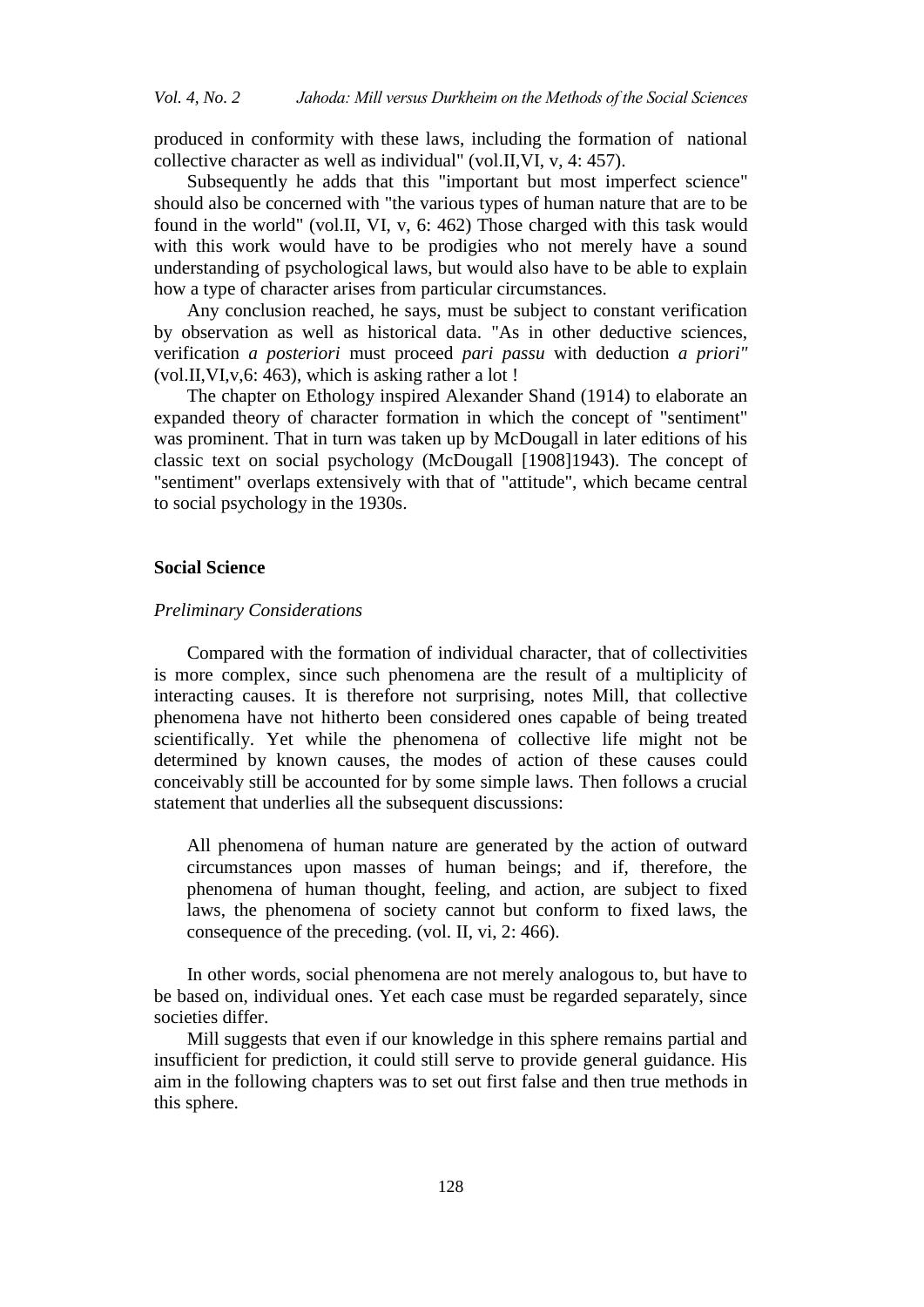#### *On Two Unsuitable Methods*

The next two chapters deal at some length with approaches he regards as inappropriate for the study of society. The first is the so-called "chemical method", where one critical passage needs attention: "human beings in society have no properties but those which are derived from, and may be resolved into, the laws of the nature of individual man." (vol.II,VI, vii, 1: 469).

In other words he was a methodological individualist, and as such was quite wrong. What he forgot is the fact that people in societies form *social relations*, which have laws of their own not derivable purely from individual psychology. I say "forgot", since in many of his other writings, especially political ones, he clearly displays his awareness of the existence of social relations.

Returning to Mill's discussion, he deplores the unwillingness of many people to accept a scientific approach, regarding it perhaps as mere abstract theorizing. They rely on common sense notions, especially experience. This applies to arguments typically used by politicians. Mill gives this example: England has prospered on having excluded foreign imports; therefore the prohibition was the cause. Experience is insufficient to establish causation.

It comes as something of a *non sequitur* when Mill goes on to say that the main problem with the "chemical" method is the impossibility of conducting artificial experiments. Even if it were possible, results would be vitiated by the fact that societies are constantly changing.

He starts by considering the possible application of the Method of Difference. But that would require finding two groups or nations which are exactly alike in all features except one, and that is hardly practical, though approximations to this condition can be found, e.g. Berry (1966). Mill then discusses other methods, beginning with the Indirect Method of Difference, where one compares "two or more *classes* of instances respectively agreeing in nothing but a presence of a circumstance on the one side and its absence on the other." (vol.II,VI,vii, 3: 472; emphasis in original) He seeks to show that neither of these methods are feasible, and dismisses the Method of Agreement as of little value.

Next there is the Method of Concomitant Variations [i.e. correlation]. On this he comments that since the state of a society is determined by a multitude of interacting factors, no causes can ascertained by this method.

Finally there is the Method of Residues, which presumes that one already knows the causes operating in a particular country or society. Now if one abstracts from these known causes, the residue of circumstances which these do not explain, one can surmise that the circumstances not explained by these causes may be attributed to the remaining circumstances. However, if we subtract any number of causes we can never be sure that we have done so except for one cause. Hence, Mill says, that method will not serve either.

He concludes that chemistry itself, when dealing with more complex organic compounds, has had to become a deductive science. That is why he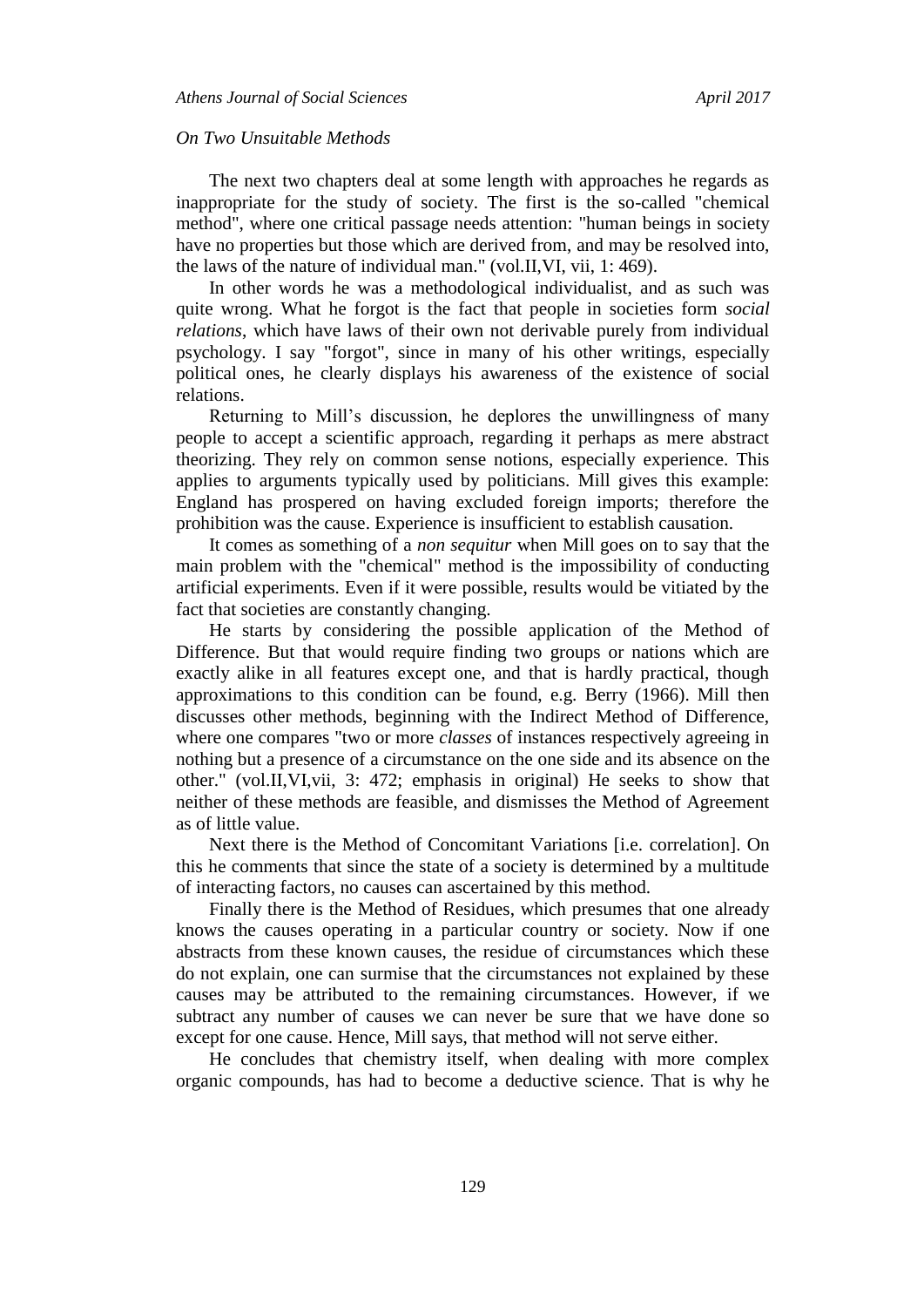rather oddly labelled this chapter, which illustrates inadequate inductive approaches, the "chemical method".

The second one discussed is the "Geometrical, or Abstract Method". Here again Mill had mainly politicians in mind, as well as people lacking in scientific education. For both these types, Mill alleges, geometry is seen as the prototype of deductive science – hence the title. Ideally, the powerfully Method of Difference would be the best suited for collective phenomena. Alas, it would need two nations which, with one single exception, are exactly the same in every respect, Mill continues to argue that the Method of Agreement is too weak, and that of Concomitant Variations [correlation] cannot prove causation. In sum, none of the strictly scientific methods is applicable.

#### *On Two Appropriate Methods*

The first of these is, remarkably, the "Physical, or concrete deductive method", because of the complexity of physics. As regards sociology, a term describes as "barbaric" 1 , Mill states that the complexity arises not from the large numbers of laws governing it, but from the richness of the data in this sphere. Sociology infers the laws of each effect from the laws on which that effect depends, and is therefore a deductive science. He compares it to astronomy!

Once again Mill says that the behaviour of human beings in society is entirely governed by psychological and ethological laws, yet he offer hardly any concrete examples. One cause he identifies is the desire for wealth, which is presumed to be a psychological law. He admits that one could not make any predictions on this basis, but only "tendencies" or, as we would say, probabilities. Moreover, these would apply only to particular societies and not be universal.

Each cause must be studied separately, and the law of the centripetal and that of the projectile force must have been known, before the motions of the earth and planets could be explained, or many of them predicted. The same is the case with the conduct of man in society. (vol.II, VI, ix, 3: 497)

Mill introduces what he calls "Political Ethology", which refers to the laws concerning national character, which he says are little understood, but are the most important sociological laws. The more one knows about them, the smaller will be the number of "propositions" by which one can arrive at "universal principles of human nature".

Mill then discusses how a (hypothetical) theory could be verified, and rather lamely suggests that it could be done by "experience". Later he proposes indirect verification through other conclusions from the same laws – whatever that may mean. As will be apparent, everything is kept at a high level of abstraction, and so provides no guidance whatsoever for practical purposes. The general vagueness is epitomized by the concluding paragraph:

<sup>&</sup>lt;sup>1</sup> Presumably because it is an amalgam of Latin and Greek, as did Wundt somewhere.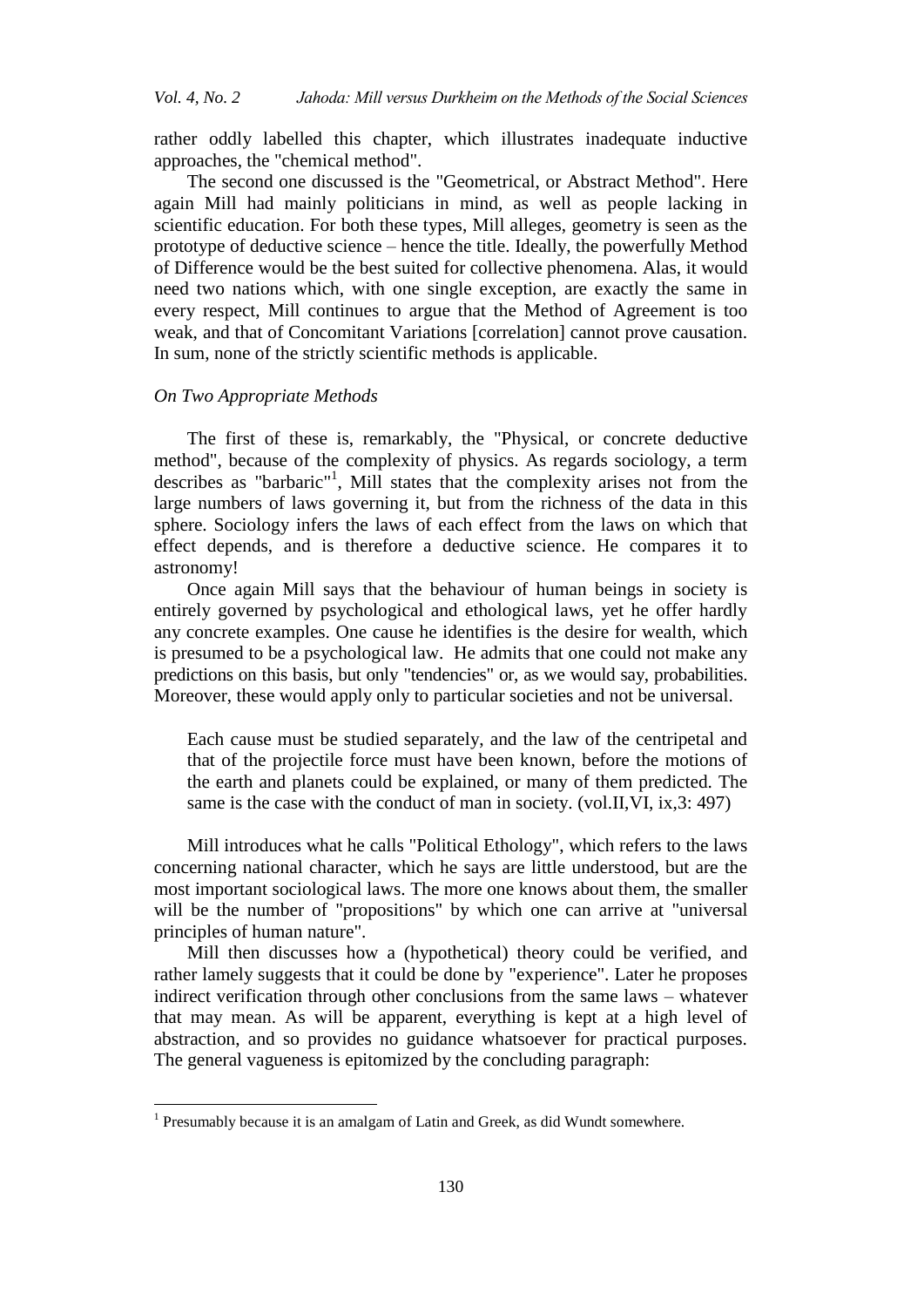To prove (in short) that our science, and our knowledge of the particular case, render us competent to predict the future, we must show that it would have enabled us to predict the present and the past. If there be anything which we could not have predicted, this constitutes a residual phenomenon, requiring further study for the purpose of explanation; and we must either search among the circumstances of the particular case until we find one which, on the principle of our existing theory, accounts for the unexplained phenomenon, or we must turn back, and seek the explanation by an extension and improvement of the theory itself. (vol.II,VI, ix,6: 506/7)

The second method regarded as valid is the "inverse deductive", or "historical" one. There are, Mill declares, two different research strategies: In the first the question is what effect will be produced by a given cause, *ceteris paribus.* For instance, what would be the effect of introducing or repealing Corn Laws in any European country, irrespective of its general circumstances. As this example shows, Mill had in mind large-scale phenomena of huge complexity, which is quite unrealistic. The other question is: what are the laws which resulted in those particular circumstances? The aim here is said to be the discovery of laws which govern the general "state of a society". To show what he meant by that phrase, he offers a long list of characteristics, including moral and intellectual levels, industry and wealth, types of occupations, kinds of beliefs, etc. Such a list could be extended indefinitely, without being very enlightening about the "state of society", which is a catch-all phrase. He uses an organic analogy, common in  $19<sup>th</sup>$  century writings, likening that state "to the organism as a whole as distinct from specific organs." The fundamental problem of social science, Mill avers, is to "find the laws according to which any state of society produces the state which succeeds it". (vol.II,VI, x, 2: 510)

Now the trouble is that people change over the generations, and effects react back on their causes. People are influenced by their circumstances, and in turn deliberately change them. This leads Mill to the question whether man and society are progressive. He turns to Vico, who had viewed historical changes as both lawful and progressive.

After lengthy discussion Mill concludes that history, "when judiciously examined", can yield empirical laws of society of two kinds: by dividing them into "social statics" and "social dynamics", Mill adopts Comte's typology. The former is concerned with comparing different states of society during a particular period, while the latter deals with changes over time. Among such changes Mill lists a decline in "the military spirit" and a shift towards "productive pursuits", adding that "all such results are still at too great a distance from the elementary laws of human nature on which they depend – too many links intervene . . . " (vol.II,VI,x,7: 524) Fortunately there is one sphere where the lessons of history and human nature converge, and that is the predominance of one factor involved in progressive changes, namely the state of knowledge and beliefs of humankind. The question is whether this empirical law can be transformed into a scientific theorem by deducing it *a*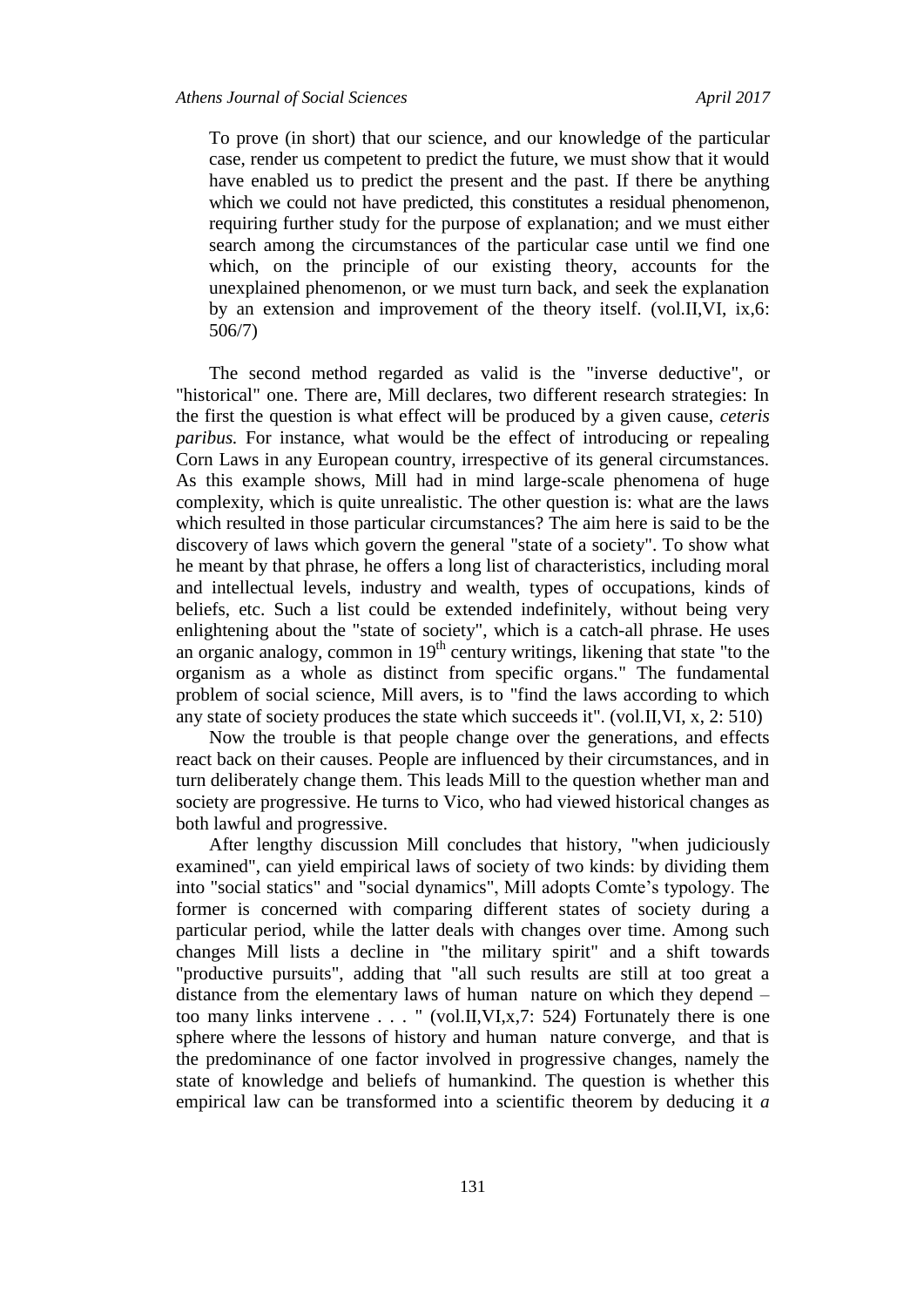*priori* from the principles of human nature. In order to so it would be necessary to scan the whole of recorded history. This leads Mill on to the single attempt to follow this line, namely the work of Comte which resulted in the so-called "law of the three stages", from supernatural beliefs via metaphysical speculation to the reign of positive science. This he suggests, following Comte, would enable us to foretell the future of humanity. This and what follows shows Mill to have been a determinist.

The following chapter (XI) further elaborates this theme, starting with the assertion that history is subject to general laws. In this connection Mill refers to Thomas Buckle's "History of civilization in England", whose thesis is that human actions are a combined function of these alleged general laws and their particular characters. Mill adds that: ". . . if this principle is true of individual man, it must be true of collective man( VI, xi, i: 532) Here again it appears that according to Mill the collective is nothing but the individual writ large. Buckle cites the work of Quetelet about the regularity with which the same crimes recur in much the same frequency year after year, though Mill does not cite Quetelet's name. Buckle's deterministic stance evoked a great deal of critical discussion by his contemporaries, since it appeared to deny the possibility of free will. Even distinguished scientists like Darwin and Clerk Maxwell commented on Buckle's views about the nature of scientific method. While dissenting from some aspects of Buckle's claims, Mill nonetheless agrees with him that the intellectual level of humans and their beliefs constitute the main factors influencing their progress. There follows a discourse on what is known as the "great man theory" of history, on which Mill hedges his bets.

## *Durkheim's Critique of Mill*

In the introduction of "The rules of sociological method" (1895/1982) Durkheim scathingly contends that there is nothing new in Mill's discussion of sociological methods, it all having already been said by Auguste Comte in his *"Cours de philosophie positive" 1830-42).* In a number of passages in "*The rules"*, Durkheim takes issue with Mill's positions; some salient examples are given below.

In connection with the observation of social facts, Mill had stated that the key element of political economy was the acquisition of wealth. For Durkheim that was putting the cart before the horse. In order to understand the essentials of an institution and its functioning, the scientist [Durkheim's term] has first to study it before deciding what its central features are. Mill had been wrong in assuming *a priori* what the predominant goals of political economy were: "Consequently the subject matter of economics, so conceived is made up not of realities which may be precisely pointed to, but merely of possible ones, pure conceptions of the mind." (p. 67)

Generally, Durkheim objects to the high level of abstraction which characterises Mill's approach.

Another fundamental critique concerned Mill's conception of causality. When discussing the nature of sociological proof, Durkheim refers to Comte's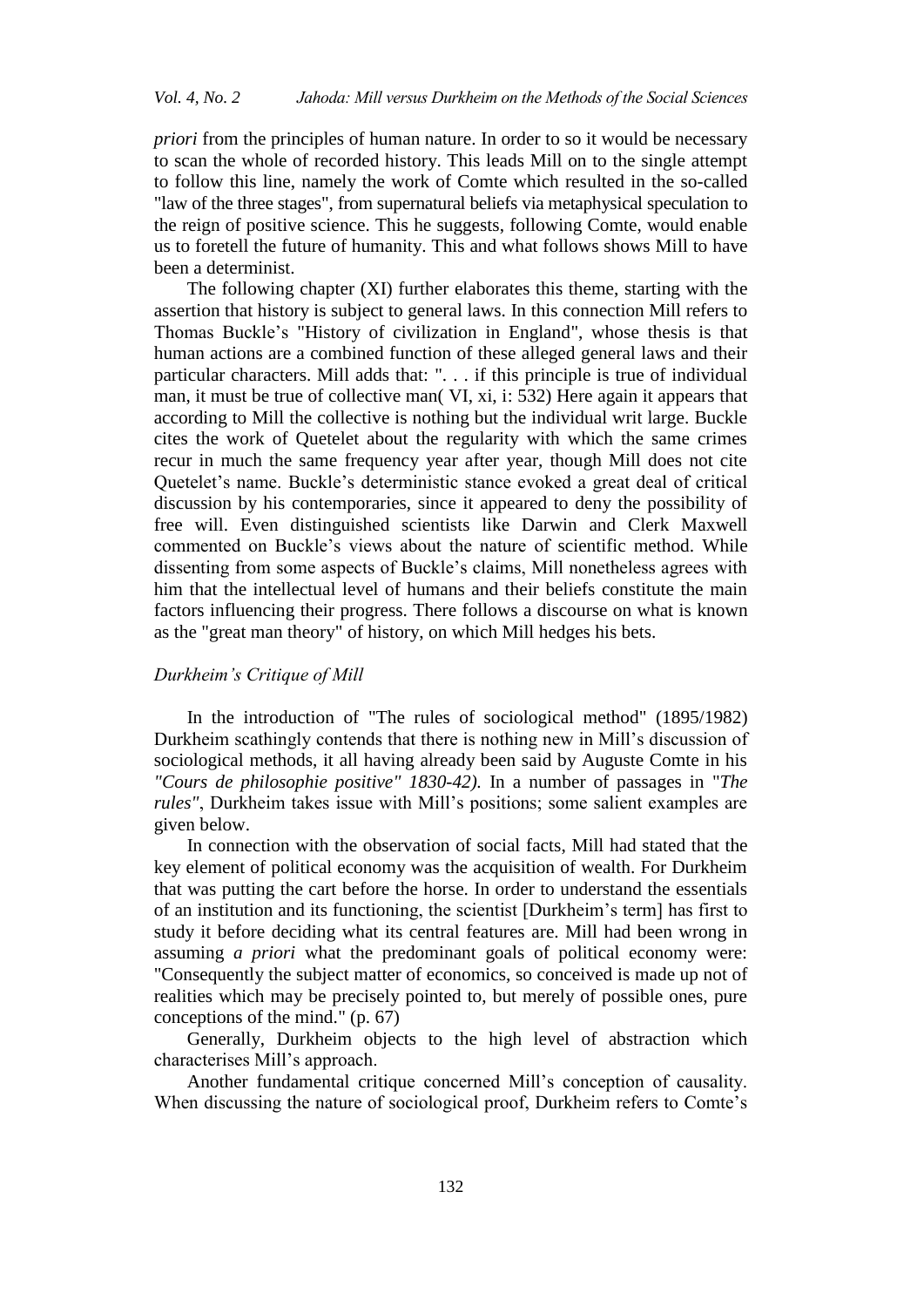rejection of the comparative method in favour of the consideration of successive developments in the states of society. That, it may be recalled, was also the ultimate position of Mill, who had adopted it from Comte together with Comte's label of "the historical method". In this connection Durkheim notes Mill's view that experimentation in any form cannot be used in sociology. This is based on lengthy discussion in the first volume of Mill's Logic (III, x,5: 514-528), in a chapter entitled "Of plurality of causes: and of the intermixture of effects". There Mill argues that the four methods of research (cited above) are inapplicable not merely in sociology, but also in such fields as chemistry, biology, and medicine. The reason he gives is that any effect may be the product of several independent causes, which renders interpretations uncertain. In the case of chemical action, entirely new phenomena are created, that are governed by different laws. This leads him to conclude that "Anything like the scientific use of the method of experiment, in the complicated cases, is therefore out of the question" (p. 525).

If it were true that an effect may be sometimes due to cause A, and at other times to cause B, then as Durkheim alleges, this notion of the plurality of causes would undermine the whole principle of causality. This, he says, is contradicted by "all the findings of science". But it should be remembered that Durkheim was writing at a time when an optimistic and rather mechanical conception of science was prevalent, which has given way to a more nuanced outlook, whereby findings tend to be reported in terms of probabilities rather than absolutes.

According to Durkheim it is particularly important for sociology to reject Mill's plurality axiom, since a number of (Durkheim's contemporary) sociologists remained under the influence of Mill's teaching:

Thus it is commonly stated that crime can equally be produced by the most diverse causes, and that this holds true for suicide, punishment, etc. If we practice in this spirit [of Mill] we shall collect together a considerable number of facts to no avail, because we shall never be able to obtain precise laws or clear-cut relationships of causality. (Durkheim: 149)

So one should stick to the scientific principle that *"To the same effect there always corresponds the same cause"* (p.150, italics in original). The use of the comparative method in this way is far from straightforward, and Durkheim fails to spell out how one should proceed. For his own classic study of suicide Durkheim created a typology of suicide that was meant to correspond with different kinds of causes. He admitted that some of these might be contributory, but by progressive elimination arrived at the conclusion that an anomic social environment is the prime cause.

But this clearly implies that several causes are operating in producing one particular effect, namely suicide. This is clearly in direct contradiction to the postulate above of one-to- one pairing of cause and effect. Such a view is at the opposite pole of Mill's notion of an unlimited plurality of causes and effects. The issue of "causality" is of course a highly complex one, that cannot be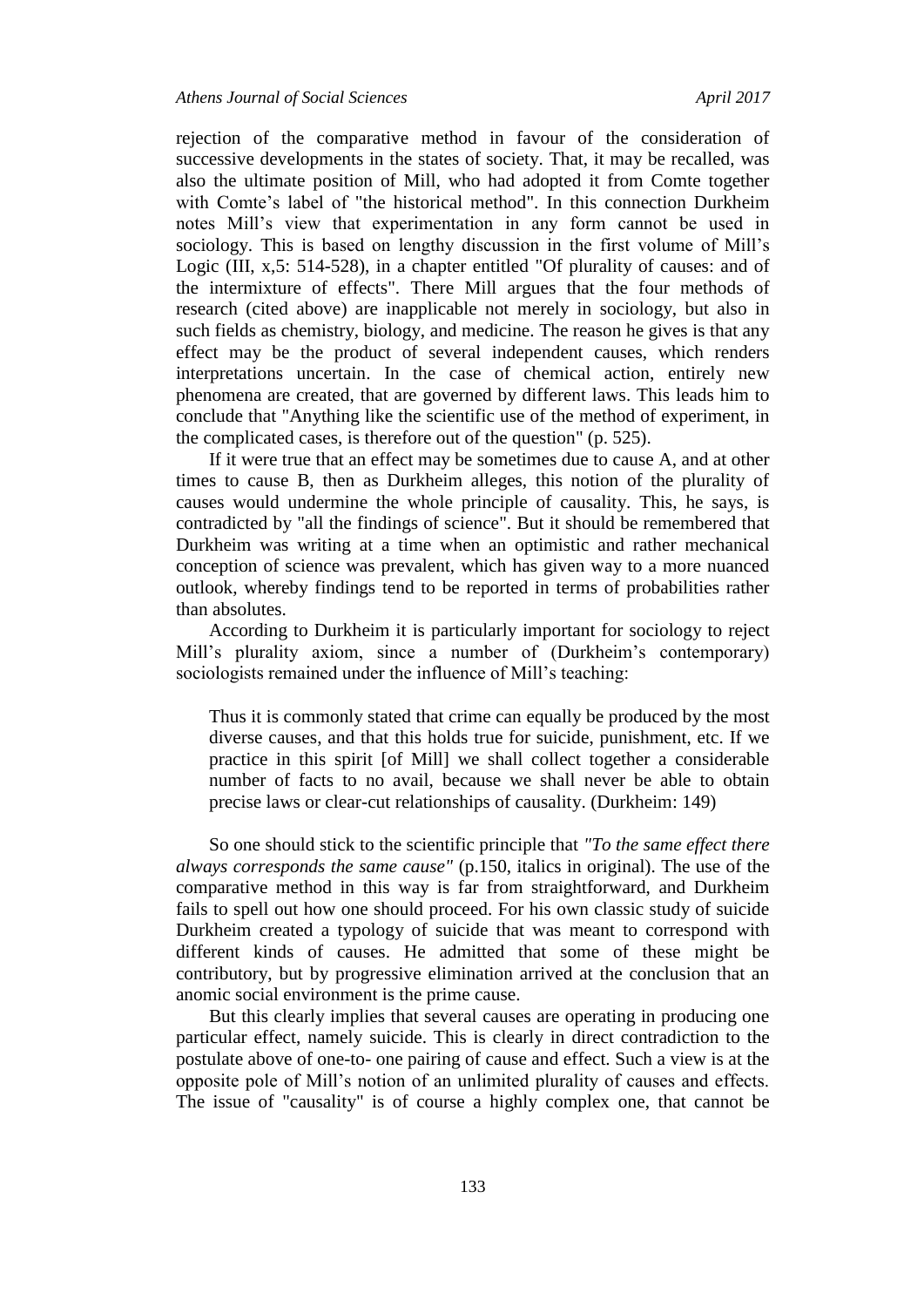pursued here. What can be said is that neither of these extreme position is tenable.

Another matter on which Mill and Durkheim differ radically relates to their respective approaches to psychology. For Mill, "psychology" refers to the laws of mental functioning of individuals. Moreover, these laws constrain the form sociological generalizations can take. Mill presupposed a direct relationship between individual psychology and the functioning of social institutions of whatever kind. As already stated, Mill lacked the concept of social relations which operate at an intermediate level between individuals and large-scale scale phenomena, and have their own "laws". Durkheim, on the other hand, dispenses altogether with individual psychology, which he reduces almost to physiological aspects of human functioning.

He is concerned with supra-individual processes, which for him are quintessentially "social", as indicated by the following passage

Here, then, is a category of facts which present very special characteristics: they consist of manners of acting, thinking and feeling external to the individual, which are invested with coercive power by virtue of which they exercise control over him. Consequently, since they consist of representations and actions, they cannot be confused with organic phenomena, nor with psychical phenomena, which have no existence save in and through the individual consciousness. (p. 52).

This shows that there is a complete incompatibility between the ways Mill and Durkheim conceptualized the role of psychology in social research.

#### *Concluding Discussion*

For Mill there were two basic forms of psychology which concerned not the facts but their origin. One is based on innate givens, while the other to which he himself subscribes is based on experience.

Everything mental such as beliefs were grounded in the twin roots of sensation and feeling, which presented difficulties he was unable to avoid, particularly when he postulated that everything social was ultimately reducible to psychology. Since we now know that such a view of psychology is untenable, so his analysis of social science methods has become outdated. And yet his canons of method are still relevant and widely employed in current social sciences, including psychology, sociology and comparative political science, often in a more elastic fashion than he had envisaged. For example, Campbell (1969) has shown how Mill's canons can be applied in large-scale research. In experimental psychology the "method of difference" in the strict sense is routinely used. Let me describe its essence again for the reader: "We require . . . two instances resembling one another in every other respect, but differing in the presence or absence of the phenomenon we wish to study". Now in experiments the subjects are randomly allocated to an experimental and control group, it being assumed that they are equivalent in every respect except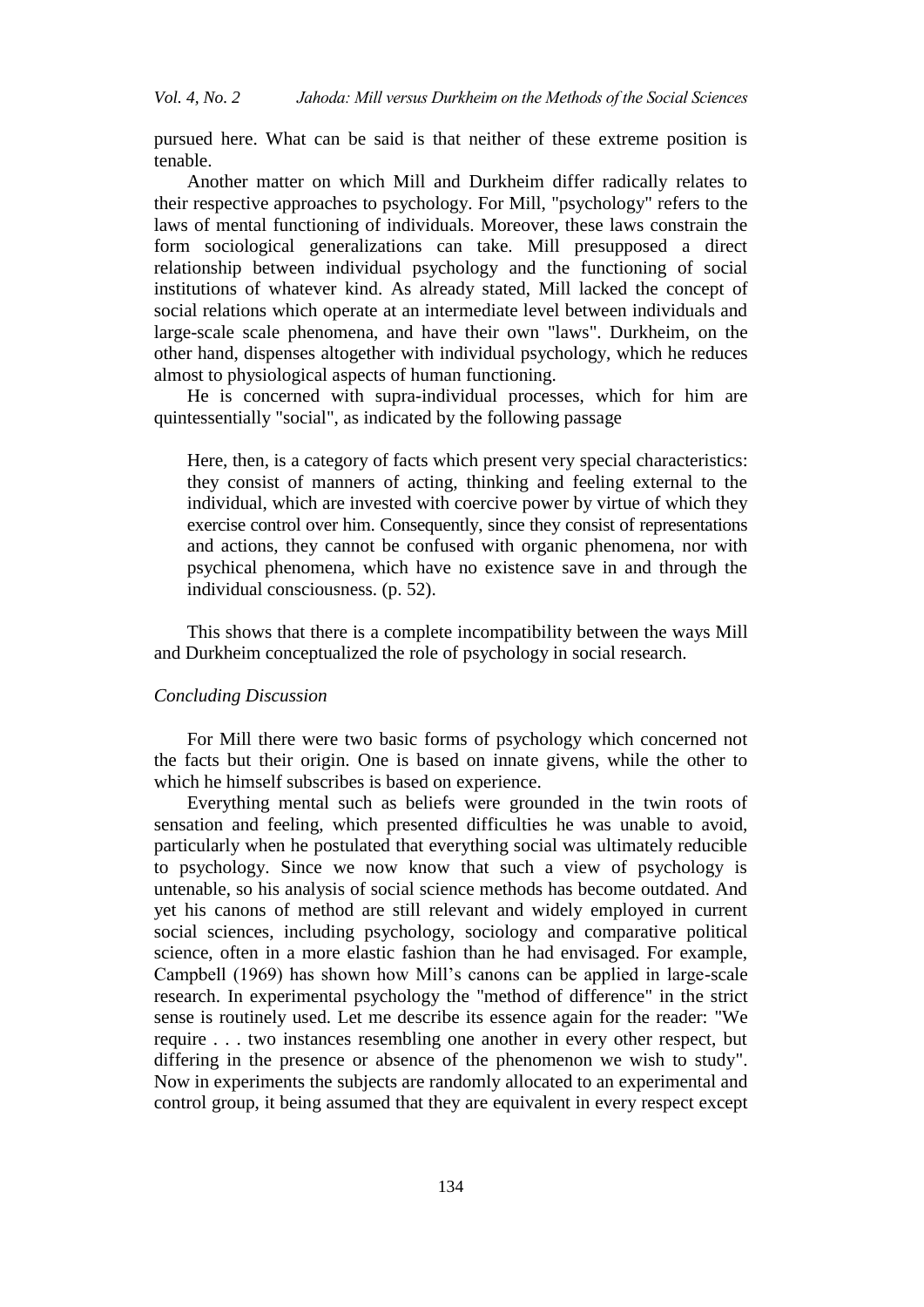for the experimental treatment, present in one and absent in the other group. Any significant difference in the outcome is then causally attributed to the treatment.

What Mill failed to point out clearly is that the preliminary formulation of a hypothesis is a *sine qua non.* As regards his "concomitant variations" which call correlation, he was right to point out that it does not prove causation; but there are circumstances where this does not apply. For instance, take the correlation between age and height. Since the latter cannot cause the former, a cause is indicated. Mill's general contention that social science, where causes usually hard to ascertain, is less exact than the natural sciences, remains undisputed.

Turning now to Durkheim's critiques, he is correct in stating that a good deal of what Mill wrote is little more than a reformulation of Comte, on whom Mill fell back when it came to offer a concrete illustration. Again Durkheim is correct in accusing Mill of operating at a high level of verbal abstraction.

The same is true when Durkheim objects to Mill's account of economic institutions. However, with regard to plurality of causes, Durkheim is wrong. A particular effect, such as death which Mill cited, can have a multitude of different causes.<sup>1</sup>

All these critical comments are of course made with the benefit of hindsight. Both Mill and Durkheim were pioneers who grappled with problems which are by no means wholly resolved even today. They have the merit of having provided platforms on which their successors have been able to build.

#### **References**

 $\overline{a}$ 

- Berry J (1966) Temne and Eskimo perceptual skills. *International Journal of Psychology* 1: 207-29.
- Campbell D T (1969) Reforms as experiments. *American Psychologist* 24: 409-29.
- Capaldi N (2004) *John Stuart Mill: A biography.* Cambridge: Cambridge University Press.
- Condorcet M-J de ([1794]1966) *Esquisse d'un tableau historique des progrḕs de l'esprit humain* [*Sketch for a Historical Picture of the Progress of the human spirit*]*.* Paris: Editions Sociales.
- Copans J, Jamin J (1978) *Aux origins de l'anthropologie Française* [*The origins of the French anthropology*]*.* Paris: Le Sycomore.
- Durkheim E ([1895] 1982) *The rules of sociological method.* London: Macmillan.
- Fletcher R (1973) (Ed) *John Stuart Mil: A logical critique of* sociology. London: Nelson.
- Lukes S (1985) *Emile Durkheim: His life and work.* Stanford: Stanford University Press.
- McDougall W ([1908]1943) An introduction to social psychology, 25<sup>th</sup> edn. London: Methuen.
- Mill J (1878) *Analysis of the phenomena of the human mind*,  $2^{nd}$  ed., London: Longmans Green.
- Mill J S ([1843]1879) *A system of logic, ratiocinative and inductive, 2vols., 10<sup>th</sup> ed.* London: Longmans, Green & co.

 $1$  Durkheim's interpretations have been much debated – cf. Pickering and Walford (2000),